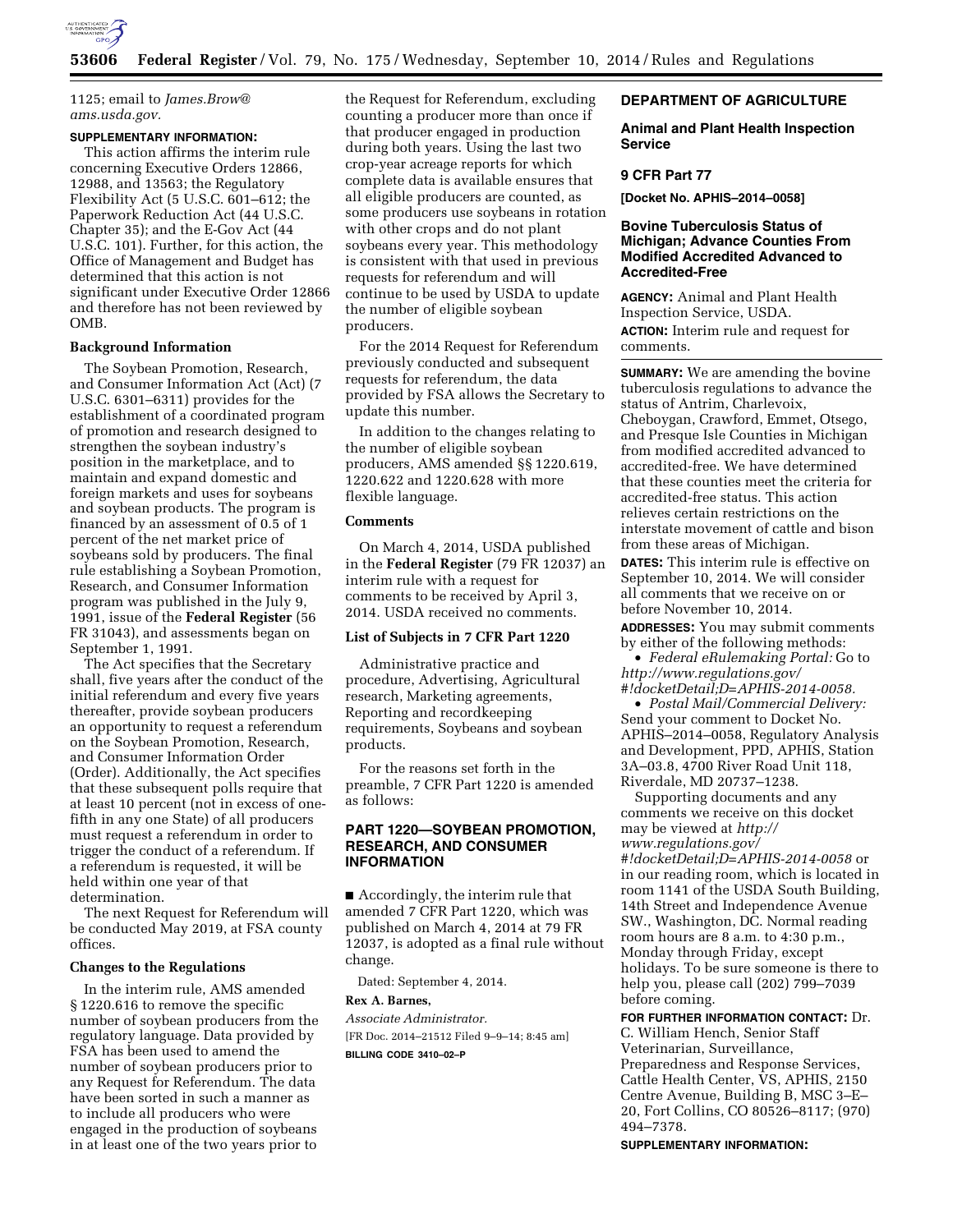# **Background**

Bovine tuberculosis is a contagious and infectious granulomatous disease caused by the bacterium *Mycobacterium bovis.* Although commonly defined as a chronic debilitating disease, bovine tuberculosis can occasionally assume an acute, rapidly progressive course. While any body tissue can be affected, lesions are most frequently observed in the lymph nodes, lungs, intestines, liver, spleen, pleura, and peritoneum. Although cattle are considered to be the true hosts of *M. bovis,* the disease has been reported in several other species of livestock, most notably bison and captive cervids. There have also been instances of infection in other domestic and nondomestic animals, as well as in humans. Through the National Cooperative State/Federal Bovine Tuberculosis Eradication Program, the Animal and Plant Health Inspection Service (APHIS) of the United States Department of Agriculture (USDA) works cooperatively with the Nation's livestock industry and State animal health agencies to eradicate bovine tuberculosis from domestic livestock in the United States and prevent its recurrence.

Federal regulations implementing this program are contained in 9 CFR part 77, ''Tuberculosis'' (referred to below as the regulations) and in the ''Uniform Methods and Rules—Bovine Tuberculosis Eradication'' (UMR) which is incorporated by reference within the regulations.

The status of a State or zone is based on its prevalence of tuberculosis in cattle and bison, the effectiveness of the State's tuberculosis eradication program, and the degree of the State's compliance with standards for cattle and bison contained in the UMR. The regulations provide that a State may request partitioning into specific geographic regions or zones with different status designations (commonly referred to as split-State status) if bovine tuberculosis is detected in a portion of a State and the State demonstrates that it meets certain criteria with regard to zone classification.

We have received from the State of Michigan a request to reclassify the modified accredited advanced zone in the State's Lower Peninsula as accredited free. Based on the findings of a review of the tuberculosis eradication program in Michigan, APHIS has determined that the zone meets the criteria for advancement of status contained in the regulations.

State animal health officials in Michigan have demonstrated that the State enforces and complies with the

provisions of the UMR. The State of Michigan has demonstrated that the modified accredited advanced zone has zero percent prevalence of cattle and bison herds affected with tuberculosis and has had no findings of tuberculosis in any cattle or bison in the zone since the last affected herd in the zone was depopulated in April 2011. Therefore, Michigan has demonstrated that the zone within the State's Lower Peninsula previously classified as modified accredited advanced meets the criteria for accredited-free status as set forth in the definition of accredited-free State or zone in § 77.5 of the regulations.

Based on our evaluation of Michigan's request, we are classifying the zone consisting of Antrim, Charlevoix, Cheboygan, Crawford, Emmet, Otsego, and Presque Isle Counties as accredited free.

# **Immediate Action**

Immediate action is warranted to relieve restrictions on the interstate movement of cattle and bison from Antrim, Charlevoix, Cheboygan, Crawford, Emmet, Otsego, and Presque Isle Counties in Michigan. Under these circumstances, the Administrator has determined that prior notice and opportunity for public comment are contrary to the public interest and there is good cause under 5 U.S.C. 553 for making this action effective less than 30 days after publication in the **Federal Register**.

We will consider comments we receive during the comment period for this interim rule (see **DATES** above). After the comment period closes, we will publish another document in the **Federal Register**. The document will include a discussion of any comments we receive and any amendments we are making to the rule.

## **Executive Order 12866 and Regulatory Flexibility Act**

This interim rule is subject to Executive Order 12866. However, for this action, the Office of Management and Budget has waived its review under Executive Order 12866.

In accordance with the Regulatory Flexibility Act, we have analyzed the potential economic effects of this action on small entities. The analysis is summarized below. The full analysis may be viewed on the Regulations.gov Web site (see **ADDRESSES** above for instructions for accessing Regulations.gov) or obtained from the person listed under **FOR FURTHER INFORMATION CONTACT**.

Michigan has submitted a request for split-State bovine tuberculosis status that will advance seven counties on the Lower Peninsula of Michigan (Antrim, Charlevoix, Cheboygan, Crawford, Emmet, Otsego, and Presque Isle) from modified accredited advanced to accredited-free status. This status advancement will eliminate premovement testing requirements for producers in the seven counties, saving them time and money. Based on national statistics and Small Business Administration size standards, most if not all of the cattle and dairy operations affected are likely to be small entities.

The number of herds in the 7 counties that require surveillance testing will be reduced from about 390 to fewer than 120. Tuberculosis testing, including veterinary fees, costs about \$10 to \$15 per head. Based on an estimated 33 head per herd, total annual cost savings are expected to range between \$90,000 and \$135,000 yearly in the 7 counties.

The average value of cattle and calves in Michigan is about \$1,100 per head. Thus, the savings by forgoing tuberculosis testing represent about 1.3 percent of the average value of the animals. This action will not significantly change program operations and will have no significant effects on other Federal agencies, State government, or local governments.

Under these circumstances, the Administrator of the Animal and Plant Health Inspection Service has determined that this action will not have a significant economic impact on a substantial number of small entities.

# **Executive Order 12372**

This program/activity is listed in the Catalog of Federal Domestic Assistance under No. 10.025 and is subject to Executive Order 12372, which requires intergovernmental consultation with State and local officials. (See 7 CFR part 3015, subpart V.)

#### **Executive Order 12988**

This rule has been reviewed under Executive Order 12988, Civil Justice Reform. This rule has no retroactive effect and does not require administrative proceedings before parties may file suit in court challenging this rule.

#### **Paperwork Reduction Act**

This interim rule contains no new information collection or recordkeeping requirements under the Paperwork Reduction Act of 1995 (44 U.S.C. 3501 *et seq.*).

# **List of Subjects in 9 CFR Part 77**

Animal diseases, Bison, Cattle, Reporting and recordkeeping requirements, Transportation, Tuberculosis.